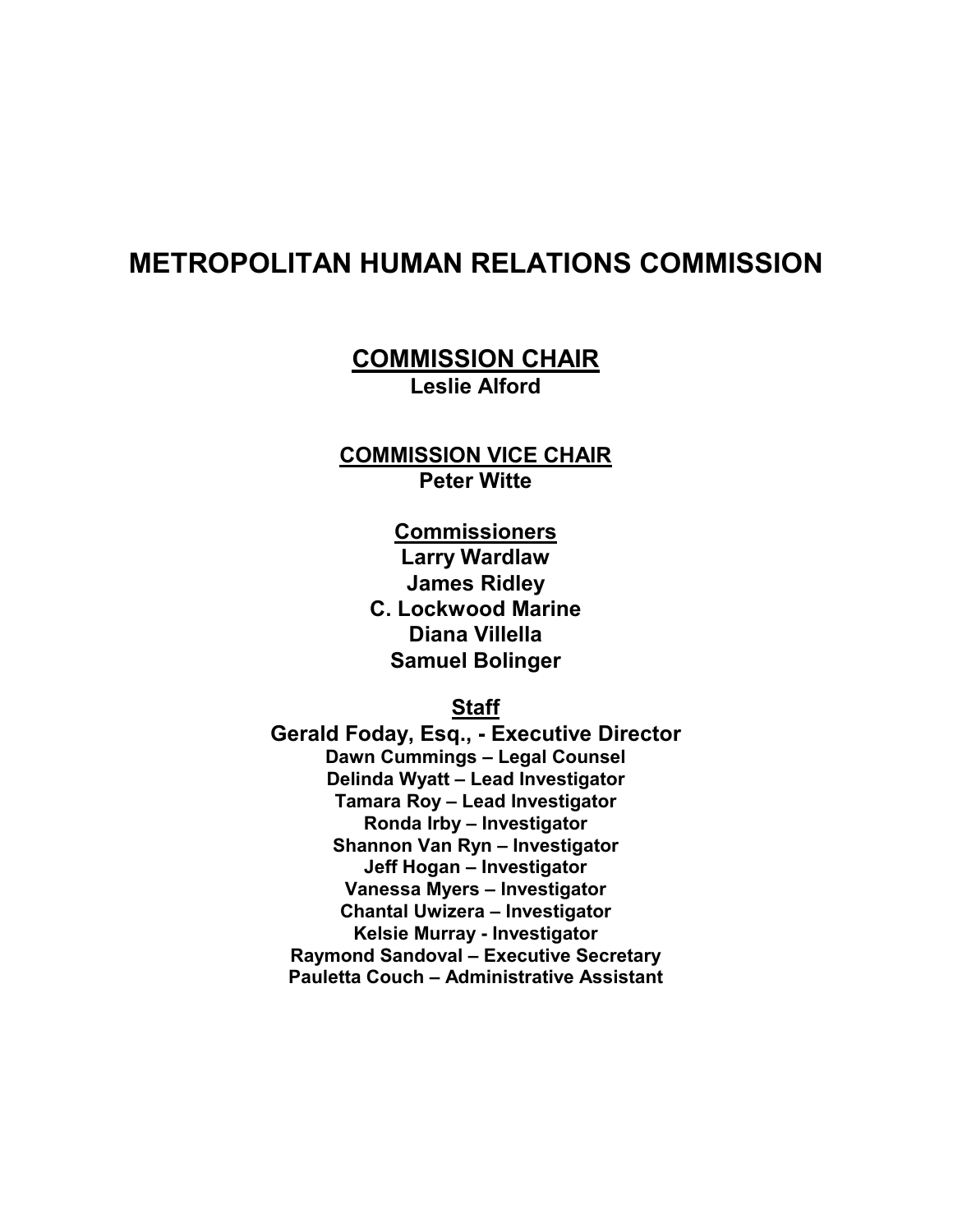# **METROPOLITAN HUMAN RELATIONS**

The Metropolitan Human Relations Commission ("MHRC") was established by the Common Council of Fort Wayne to "administer and enforce" anti-discrimination legislation within the territorial boundaries of the City of Fort Wayne. As primary basis for establishing MHRC, the Mayor and Common Council decreed the following:

*"Discrimination in social, cultural and economic life in Fort Wayne against any person or persons because of race, sex, color, religion, handicap, ancestry, national origin, or place of birth, is contrary to American principles and is harmful to the social, cultural, and economic life of the city. Discrimination, particularly in employment opportunities, public accommodations and housing, increases the burden and cost of government; and, such discrimination contributes to increased crime, vice, juvenile delinquency, fires and other evils thereby affecting the public safety, public health, and general welfare of the community. It is therefore deemed to be in the best interests of the city to create a metropolitan Commission to administer and enforce anti-discrimination legislation and ordinances, all as authorized by the Indiana Civil Rights Act."* 

The Commission continues to maintain a high level of productivity in case resolutions, reducing case age in the office, and implementing stringent case processing protocols to ensure timely resolution of cases. MHRC has set measurable goals to increase quality of compliance with the regulations of its federal partners, the United States Equal Employment Opportunity Commission ("EEOC"), and the United States Housing and Urban Development ("HUD"). MHRC's contractual commitment continues to increase. This continuing increase translates to increase revenue from EEOC and HUD, thereby reducing the Commission's reliance on property tax dollars.

### **VISION STATEMENT**

MHRC is focused and committed to creating an environment in the City of Fort Wayne that will produce an inclusive community where trust, acceptance, fairness and equality are the City's norms. To achieve this vision, the Commission must be FIT…Fair, Impartial, and Thorough in all material aspects.

### **GOALS**

L

- I. To continue to expeditiously investigate all credible allegations and/or conditions that create or promote adverse effects on persons and/or sections of the City, or conditions and/or allegations that result in a discriminatory treatment of persons and/or sections of the City on the bases enumerated in Ordinance G-21- 78.
- II. To expand outreach activities, especially in housing and public accommodation, to schools and colleges within the territorial boundaries of the City of Fort Wayne. This will include continued partnering with lending institutions and housing providers to promote fair housing and fair lending practices.
- III. To advertise MHRC's educational programs and activities to surrounding localities that do not have MHRC type entity in order to create additional revenue generating scheme for the Commission.
- IV. To partner with employers who have "best practices" type programs in their workplaces. MHRC will encourage the sharing of such programs with smaller businesses in a mentoring kind of spirit.
- V. To provide channels of communication among various racial, religious and ethnic groups in the City.
- VI. To provide community mediation services to assist with inter-group conflicts.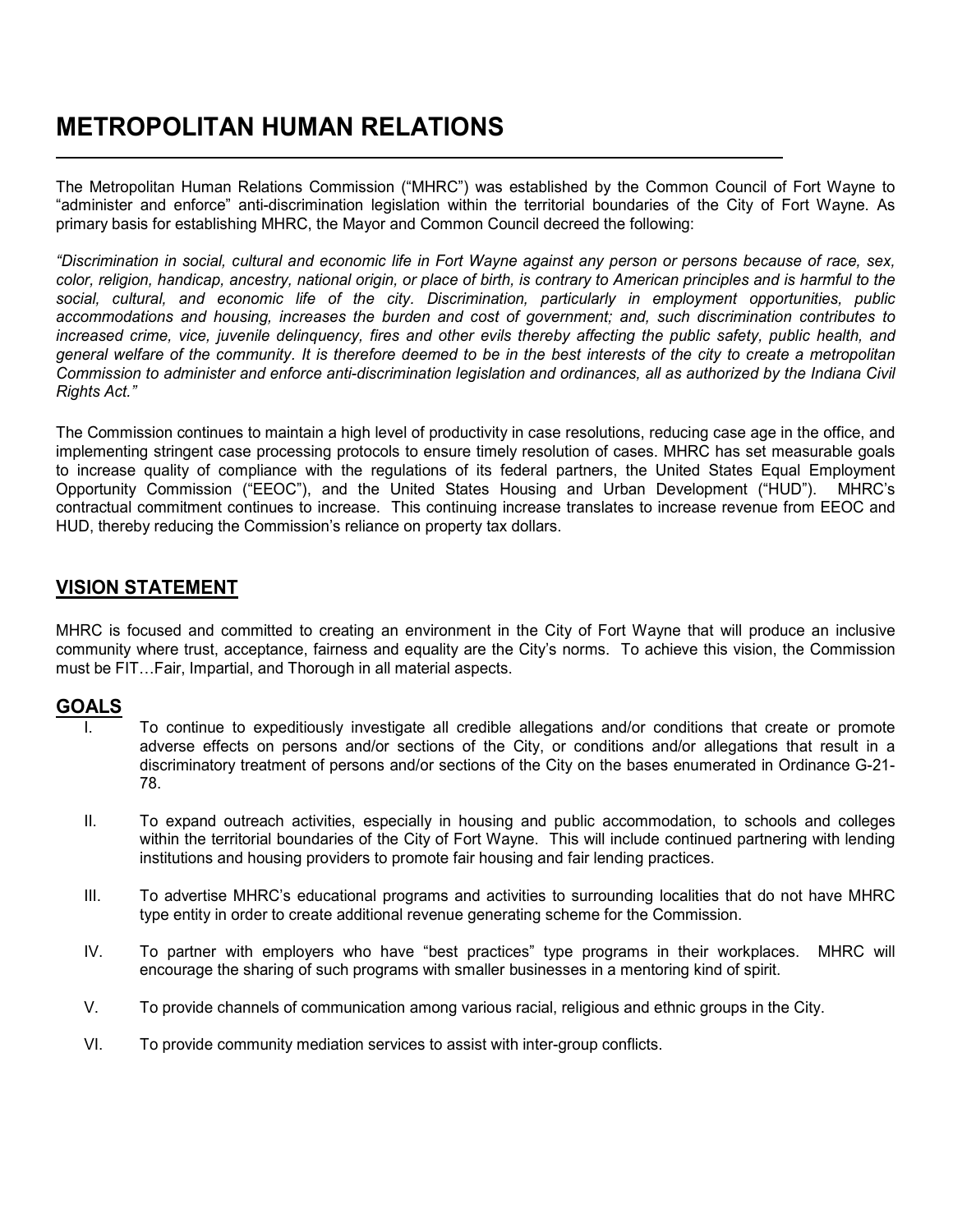- VII. To develop Commission employees into first rate fair, impartial, and thorough civil rights workers.
- VIII. To expand MHRC's grant writing activities to seek resources that will enable MHRC to partner and share those resources with local organizations that provide human relations type services to residents of the City in the areas of housing, employment, and education, etc.
- IX. To expand the Commission's alternative dispute resolution program (mediation and conciliation). This may even include securing outside mediators to assist in mediating and conciliating cases pending before the Commission.
- X. To actively work with departments of local governments so as to utilize whatever existing programs, equipments, or personnel they may have and can share in order to help avoid duplicity/redundancy/ and costs in operations.
- XI. To ensure that the Commission secures the necessary tools needed to enable it to provide services that are packaged in professionalism but not at the expense of cost effectiveness.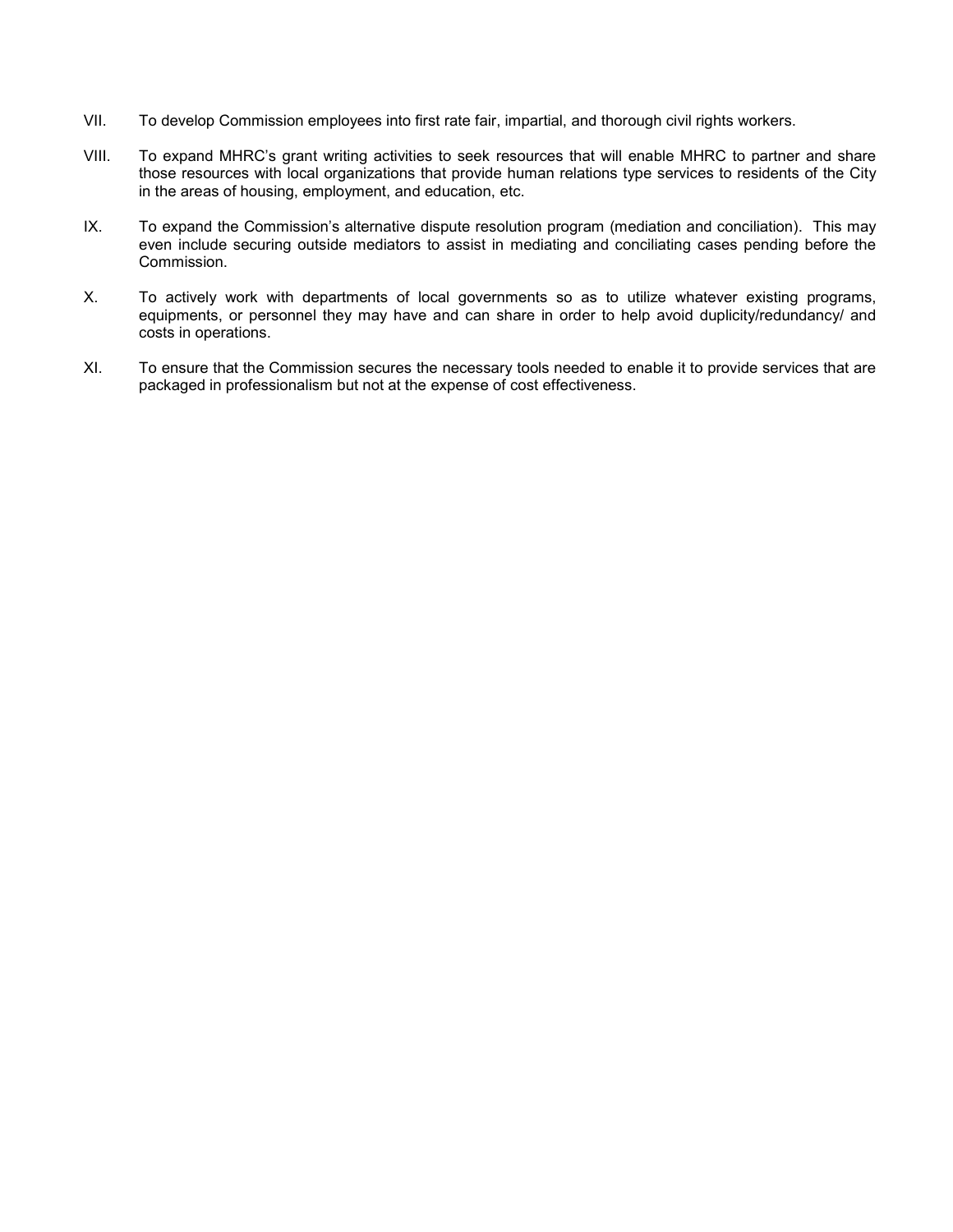#### METRO HUMAN RELATIONS Dept # 0005 2010 BUDGET COMPARISON

|                                                                                 | 2008<br><b>ACTUAL</b>                                          | <b>2009 ACTUAL</b><br><b>THRU</b><br>30-Jun-2009 | 2009 REVISED<br><b>BUDGET</b>                       | 2010<br><b>SUBMITTED</b>                  | \$ INCREASE<br>(DECREASE)<br>FROM 2009 APPR | % CHANGE<br><b>FROM 2009</b><br><b>APPR</b><br>TO 2010 |
|---------------------------------------------------------------------------------|----------------------------------------------------------------|--------------------------------------------------|-----------------------------------------------------|-------------------------------------------|---------------------------------------------|--------------------------------------------------------|
| 5111 TOTAL WAGES                                                                | 397,033<br>27,747<br>29,337<br>108,000<br>460<br>756<br>11,911 |                                                  | 430,505                                             | 431,447                                   | 942                                         | 0.22%                                                  |
| 5131 PERF - EMPLOYERS SHARE                                                     |                                                                |                                                  | 32,062<br>33,831<br>108,000<br>442<br>756<br>13,267 | 33,437                                    | 1,375                                       |                                                        |
| 5132 FICA                                                                       |                                                                |                                                  |                                                     | 33,006<br>118,800<br>431<br>792<br>12,943 | (825)<br>10,800<br>(11)<br>36<br>(324)      |                                                        |
| 5134 LIFE MEDICAL & HEALTH INSURAN                                              |                                                                |                                                  |                                                     |                                           |                                             |                                                        |
| 5136 UNEMPLOYMENT COMPENSATION                                                  |                                                                |                                                  |                                                     |                                           |                                             |                                                        |
| 5137 WORKERS COMP INSURANCE<br>513A PERF - EMPLOYEES/PD BY CITY                 |                                                                |                                                  |                                                     |                                           |                                             |                                                        |
|                                                                                 |                                                                |                                                  |                                                     |                                           |                                             |                                                        |
| 5212 STATIONERY & PRINTED FORMS                                                 | $\blacksquare$                                                 |                                                  | 72                                                  | 210                                       | 138                                         |                                                        |
| 5213 COMPUTER SUPPLIES                                                          |                                                                |                                                  | 528                                                 | 528                                       |                                             |                                                        |
| 5219 OTHER OFFICE SUPPLIES                                                      |                                                                |                                                  | 8,980                                               | 7,000<br>2,000<br>324                     | (1,980)<br>(1, 121)<br>(2,000)              |                                                        |
| 5231 GASOLINE<br>5247 INSTRUCTIONAL SUPPLIES<br>5299 OTHER MATERIALS & SUPPLIES |                                                                |                                                  | 1,121<br>4,000<br>324                               |                                           |                                             |                                                        |
|                                                                                 |                                                                |                                                  |                                                     |                                           |                                             |                                                        |
|                                                                                 |                                                                |                                                  |                                                     |                                           |                                             |                                                        |
| Total 5200                                                                      | \$-                                                            | \$1,974                                          | \$15,025                                            | \$10,062                                  | ( \$4, 963)                                 | $-33.03%$                                              |
| 5311 LEGAL SERVICES                                                             | $\blacksquare$                                                 |                                                  | 4,000                                               | 3,000                                     | (1,000)                                     |                                                        |
| 5317 INSTRUCTIONAL SERVICES                                                     |                                                                |                                                  | 2,500                                               | 1,500                                     | (1,000)                                     |                                                        |
| 531K SEMINAR FEES                                                               |                                                                |                                                  | 2,000                                               | 1,000                                     | (1,000)                                     |                                                        |
| 531R ADMIN SERVICES POOL                                                        |                                                                |                                                  | 1,704                                               | $\overline{\phantom{a}}$                  | (1,704)                                     |                                                        |
| 5322 POSTAGE                                                                    |                                                                |                                                  | 3,000                                               | 2,500                                     | (500)                                       |                                                        |
| 5323 TELEPHONE & TELEGRAPH                                                      |                                                                |                                                  | 2,719                                               | 2,500                                     | (219)                                       |                                                        |
| 5324 TRAVEL EXPENSES                                                            | 4,940                                                          |                                                  | 3,000                                               | 2,000                                     | (1,000)                                     |                                                        |
| 5325 COUNCIL AND/OR BOARD TRAVEL                                                | 124                                                            |                                                  | 2,000<br>708                                        | 1,000                                     | (1,000)<br>(708)                            |                                                        |
| 5326 MILEAGE                                                                    |                                                                |                                                  |                                                     |                                           |                                             |                                                        |
| 532C CELL PHONE                                                                 |                                                                |                                                  | 2,028                                               | 2,028                                     |                                             |                                                        |
| 532L LONG DISTANCE CHARGES                                                      |                                                                |                                                  | 420                                                 | 400<br>3,500                              | (20)<br>(1,620)                             |                                                        |
| 5331 PRINTING OTHER THAN OFFC SUPPL                                             |                                                                |                                                  | 5,120                                               |                                           |                                             |                                                        |
| 5342 LIABILITY INSURANCE                                                        | 728                                                            |                                                  | $\overline{\phantom{a}}$                            | 2,944                                     | 2,944                                       |                                                        |
| 5369 CONTRACTED SERVICE                                                         | 2,000<br>2,000                                                 |                                                  |                                                     |                                           |                                             |                                                        |
| 5377 CC BUILDING PARKING                                                        | 325                                                            |                                                  | 1,200                                               | 450                                       | (750)                                       |                                                        |
| 5391 SUBSCRIPTIONS AND DUES                                                     |                                                                |                                                  | 1,140                                               | 1,140                                     |                                             |                                                        |
| <b>Total 5300</b>                                                               | \$6,118                                                        | \$5,703                                          | \$33,539                                            | \$25,962                                  | (\$7,577)                                   | $-22.59%$                                              |
| <b>Total 5400</b>                                                               | \$-                                                            | \$-                                              | \$-                                                 | \$-                                       | \$-                                         |                                                        |
| Total                                                                           | \$581,361                                                      | \$282,709                                        | \$667,427                                           | \$666,880                                 | (\$547)                                     | $-0.08%$                                               |